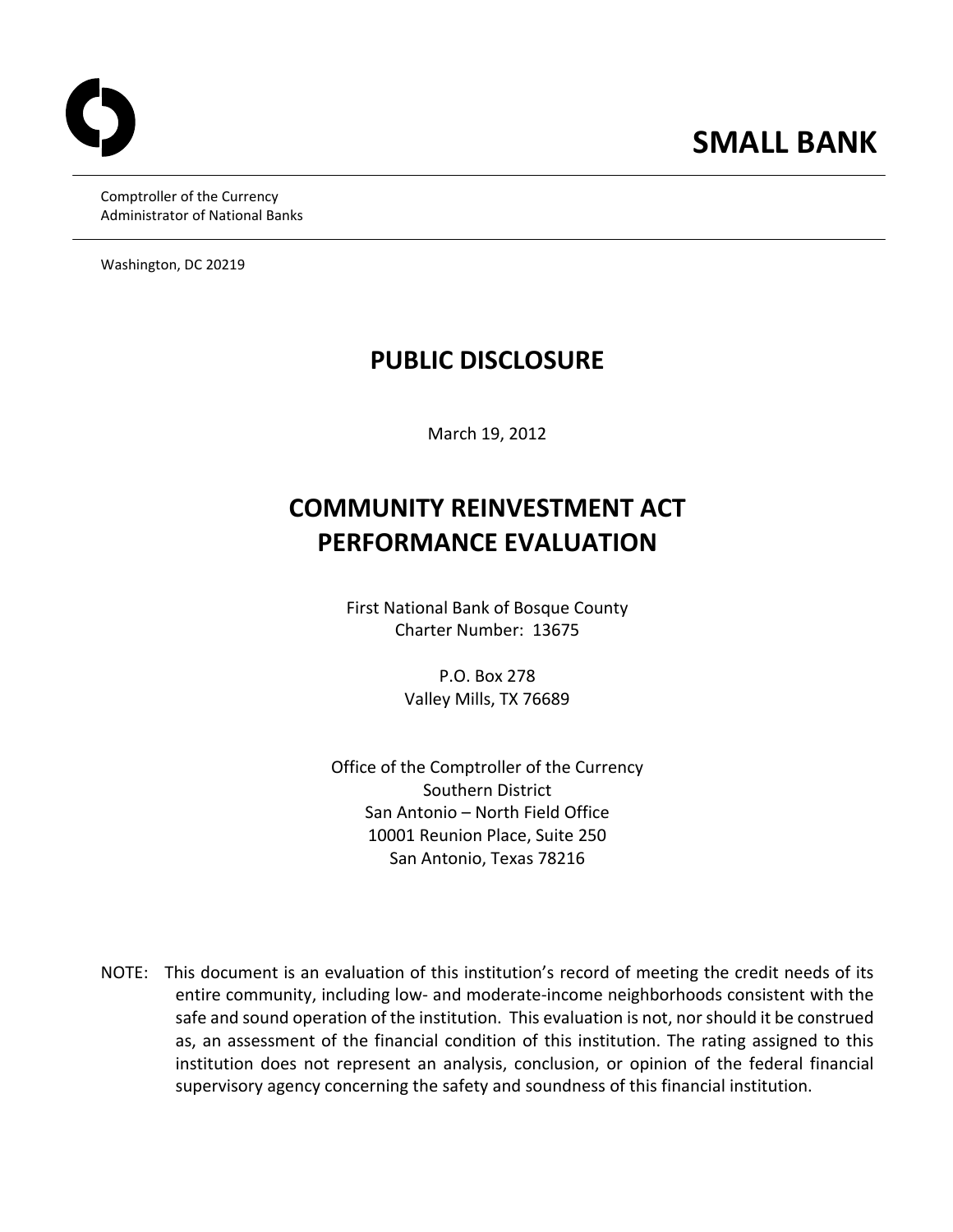### **INSTITUTION'S CRA RATING: This institution is rated Satisfactory.**

The performance under the Community Reinvestment Act (CRA) for the First National Bank of Bosque County (FNB) reflects an overall satisfactory level in meeting the community's credit needs within its  *assessment areas (AAs).* This rating is based on findings noted through analysis of the lending test performance factors relative to the "Small Bank" evaluation criteria. The following summarizes the bank's performance:

- FNB demonstrates good lending performance. The bank's loan-to-deposit (LTD) ratio has averaged 61% during the evaluation period and compares favorably with the local peer bank average of 52%.
- A substantial majority of FNB'sloans have beenmade within its AA. Oursample indicated that 79% of the bank's loans are made within its AA.
- FNB demonstrates a reasonable distribution of loans to borrowers of different income levels and businesses of different sizes.
- There have been no complaints with respect to FNB's CRA performance.

### **SCOPE OF EXAMINATION**

 We performed a small bank CRA examination of FNB of Bosque County, using financial data as of December 31, 2011. The examination included an evaluation of the characteristics and appropriateness of FNB's delineated AAs and a review of its financial condition and ability to provide credit and other services in its AAs. We evaluated the record of lending in its AAs for the period from January 2008 through December 31, 2011. Our analysis of lending performance included allresidential lending activity during the evaluation period. We also sampled commercial loans to assess lending to small businesses. Your external auditors tested the Home Mortgage Disclosure Act (HMDA) register for data integrity of HMDA reports, and found no significant errors. These reports were utilized for our analysis.

## **DESCRIPTION OF INSTITUTION**

 FNB is a \$100.6 million community bank headquartered in Valley Mills, Texas, which is 25 miles west of Waco, Texas. FNB has three branch offices located within 20 miles of the main office. One branch is located in Clifton, Texas, approximately 10 miles Northwest of Valley Millsin Bosque County. This office was established in June 1990. The second branch is located in Meridian, Texas, which is 10 miles farther Northwest of Clifton. This branch was established in December of 2005. The third branch ‐ "The Ranch House" - is located in McLennan County, between Valley Mills and Waco, Texas. The Ranch House branch opened in June 1995. FNB also has three automated teller machines (ATMs) located throughout both AAs. However, these ATMs do not accept deposits. FNB is 100% owned by a one‐bank, locally owned holding company, Valley Mills Financial Corporation.

 The loan portfolio comprises 53% of total assets. The LTD ratio is 59.1%, as of December 31, 2011. Lending products include residential real estate, commercial, and consumer loans. The table on the following page details the breakdown of FNB's loan portfolio as of December 31, 2011.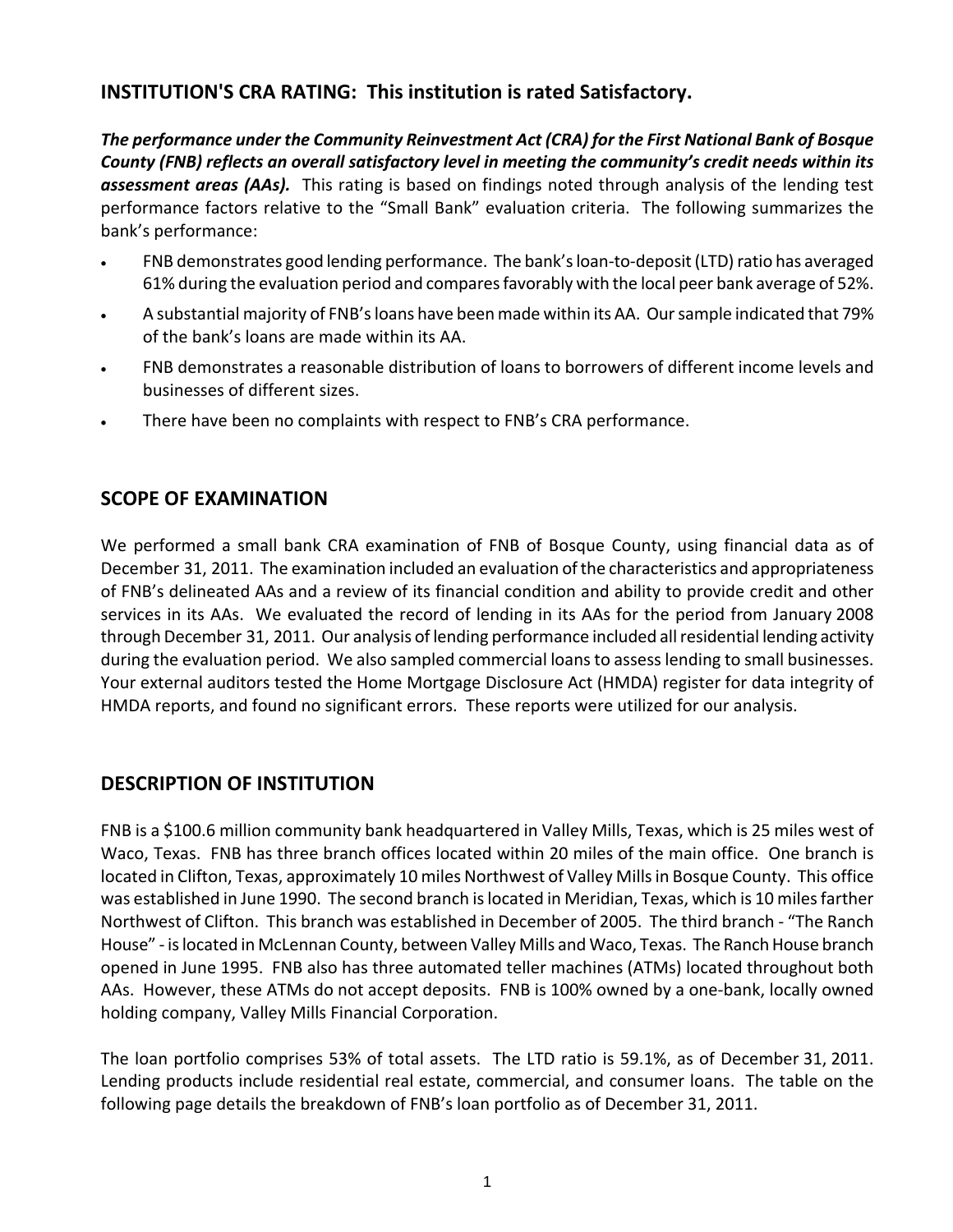| Loan Type                             | <b>Dollar Amount</b><br>\$ (000) | % of Total Loans<br>(Dollar Amount) |
|---------------------------------------|----------------------------------|-------------------------------------|
| Real Estate Residential (1-4)         | \$19,505                         | 36%                                 |
| Commercial and Industrial             | \$9,130                          | 17%                                 |
| Consumer                              | \$8,593                          | 16%                                 |
| <b>Commercial Real Estate</b>         | \$4,950                          | 9%                                  |
| <b>Agricultural Loans</b>             | \$3,689                          | 7%                                  |
| Construction & Land Development Loans | \$3,988                          | 8%                                  |
| <b>Farmland Loans</b>                 | \$3,984                          | 7%                                  |
| Other                                 | \$141                            | 0%                                  |
| Total                                 | \$53,980                         | 100%                                |

 *Source: December 31, 2011 Report of Condition*

 No legal impediments or other factors hinder the bank's ability to provide credit. Based on its financial condition, the stable local economy, product offerings, and competition, FNB has the ability to meet the various credit needs in its community. The prior rating of CRA performance for FNB in December 2007 was "Satisfactory."

### **DESCRIPTION OF ASSESSMENT AREA(s)**

FNB has two AAs. One consists of all the census tracts in Bosque County and the second, located within the Waco Metropolitan Statistical Area (MSA), consists of five census tracts. These census tracts are in the western part of McLennan County and include part of the west side of Waco, Texas.

#### **Bosque County Assessment Area**

 This AA includes two upper‐income and five middle‐income tracts located in Bosque County. Based on the 2000 Census data, the AA has a population of 17,204. According to the housing data as provided in the Census, there are 6,711 housing units in this area. The AA in Bosque County is a predominately middle‐income area, but it is a relatively higher income area compared to other rural areas of Texas. Income information from the 2000 United States Census reveals that the median family income (MFI) for this area is \$40,992. For all non‐MSAs in Texas, this was \$35,800 in 2001.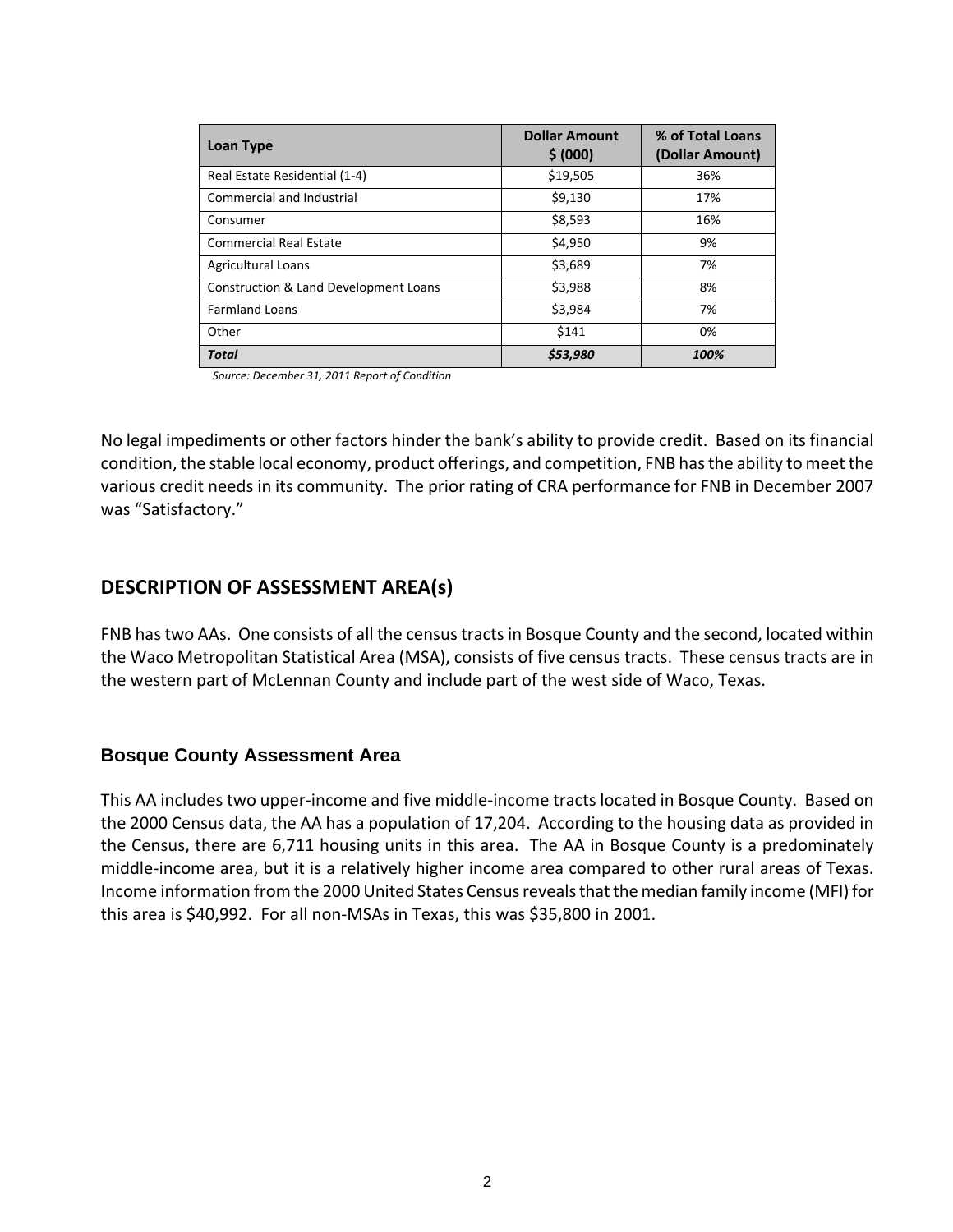| <b>DEMOGRAPHIC AND ECONOMIC CHARACTERISTICS OF BOSQUE COUNTY ASSESSMENT AREA</b> |          |  |  |  |
|----------------------------------------------------------------------------------|----------|--|--|--|
| <b>Population</b>                                                                |          |  |  |  |
| <b>Number of Families</b>                                                        | 4,869    |  |  |  |
| Number of Households                                                             | 6,711    |  |  |  |
| <b>Geographies</b>                                                               |          |  |  |  |
| <b>Number of Census Tracts</b>                                                   | 7        |  |  |  |
| % Low-Income Census Tracts                                                       | 0%       |  |  |  |
| % Moderate-Income Census Tracts                                                  | 0%       |  |  |  |
| % Middle-Income Census Tracts                                                    | 71%      |  |  |  |
| % Upper-Income Census Tracts                                                     | 29%      |  |  |  |
| <b>Median Family Income (MFI)</b>                                                |          |  |  |  |
| 2000 MFI for AA                                                                  | \$40,992 |  |  |  |
| 2011 HUD-Adjusted MFI                                                            | \$48,600 |  |  |  |
| 2010 HUD-Adjusted MFI                                                            | \$46,500 |  |  |  |
| 2009 HUD-Adjusted MFI                                                            | \$45,600 |  |  |  |
| <b>Economic Indicators</b>                                                       |          |  |  |  |
| Unemployment Rate                                                                | 2.85%    |  |  |  |
| 2011 Median Housing Value                                                        | \$59,109 |  |  |  |
| % of Households Below Poverty Level                                              | 13.99%   |  |  |  |

 *Source: 2000 Census Data; Department of Housing and Urban Development*

#### **Waco Assessment Area**

 This AA includes one middle‐income and four upper‐income census tracts, which are part of the Waco MSA in McLennan County. Based on 2000 Census data, the AA has a population of 17,942. According to the 2000 housing data provided in the Census, there are 6,856 households. The MFI level for the Waco MSA is \$51,731. Specific demographic data for FNB'ssole AA, McLennan County, is detailed on the table below.

| <b>DEMOGRAPHIC AND ECONOMIC CHARACTERISTICS OF MCLENNAN COUNTY ASSESSMENT AREA</b><br><b>WACO MSA</b> |          |  |  |  |
|-------------------------------------------------------------------------------------------------------|----------|--|--|--|
| <b>Population</b>                                                                                     |          |  |  |  |
| <b>Number of Families</b>                                                                             | 5,010    |  |  |  |
| Number of Households                                                                                  | 6,856    |  |  |  |
| <b>Geographies</b>                                                                                    |          |  |  |  |
| <b>Number of Census Tracts</b>                                                                        | 5        |  |  |  |
| % Low-Income Census Tracts                                                                            | 0%       |  |  |  |
| % Moderate-Income Census Tracts                                                                       | 0%       |  |  |  |
| % Middle-Income Census Tracts                                                                         | 20%      |  |  |  |
| % Upper-Income Census Tracts                                                                          | 80%      |  |  |  |
| <b>Median Family Income (MFI)</b>                                                                     |          |  |  |  |
| 2000 MFI for AA                                                                                       | \$51,731 |  |  |  |
| 2011 HUD-Adjusted MFI                                                                                 | \$54,000 |  |  |  |
| 2010 HUD-Adjusted MFI                                                                                 | \$51,900 |  |  |  |
| 2009 HUD-Adjusted MFI                                                                                 | \$51,700 |  |  |  |
| <b>Economic Indicators</b>                                                                            |          |  |  |  |
| Unemployment Rate                                                                                     | 1.67%    |  |  |  |
| 2011 Median Housing Value                                                                             | \$82,760 |  |  |  |
| % of Households Below Poverty Level                                                                   | 11.38%   |  |  |  |

 *Source: 2000 Census Data; Department of Housing and Urban Development*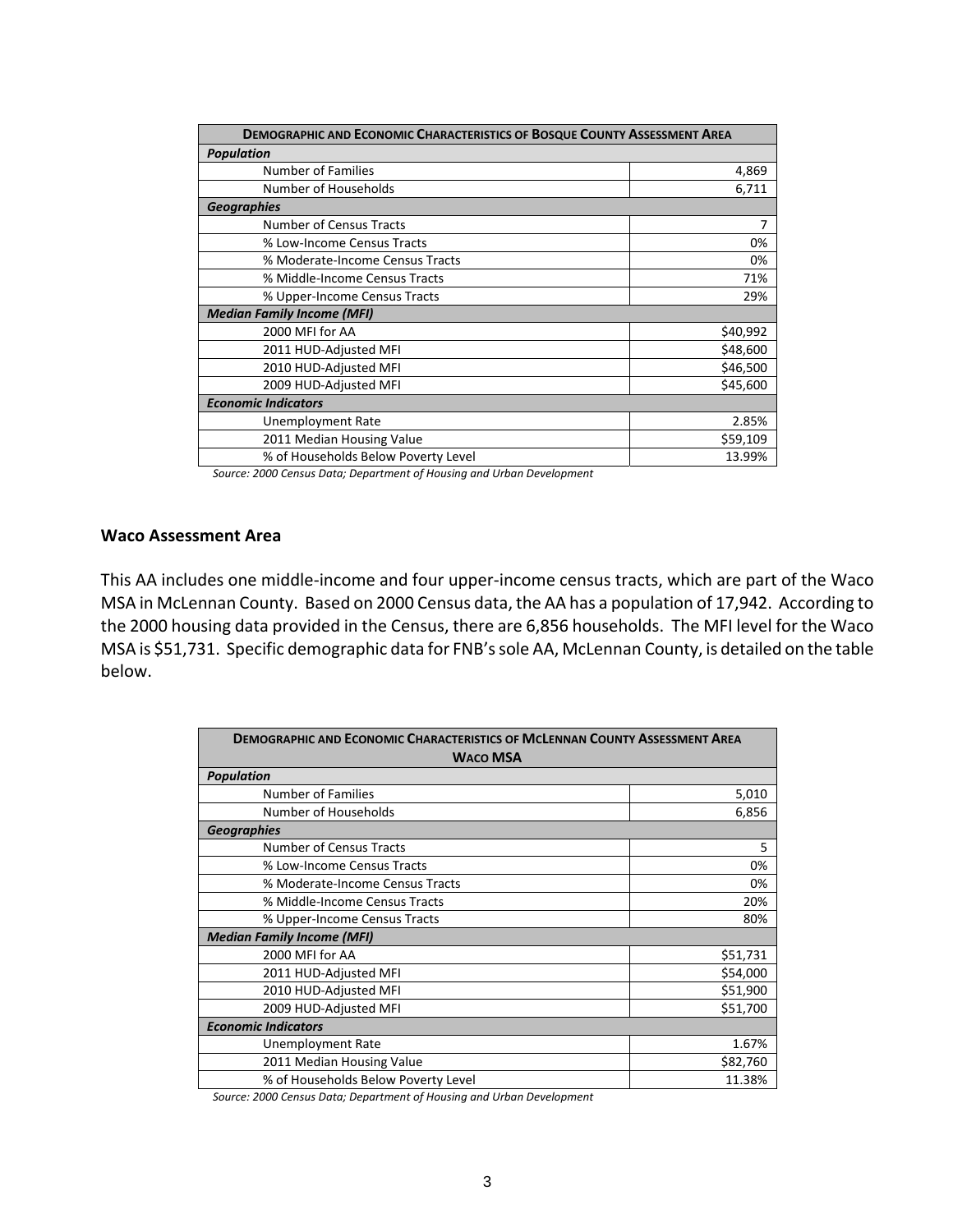Local economic conditions reflect steady growth in population and economic activity in both AAs. FNB's competitors include numerous financial institutions such as national and state chartered banks and credit unions serving both AAs. We contacted a local economic development official to obtain additional information about local communities. Our conversation did not reveal a shortage of lending services within the AA.

### **CONCLUSIONS WITH RESPECT TO PERFORMANCE CRITERIA**

### **Loan‐to‐Deposit Ratio**

FNB's LTD ratio of 59.06% as of December 31, 2011, is reasonable considering the bank's performance context, which includes its capacity to lend, market competition, demographic and economic factors,  *and lending opportunities available in the AAs.* The average LTD ratio over the last 17 quarters of 61.17%, covering the time since the prior CRA examination, is also reasonable. The quarterly LTD ratio hasranged from a low of 56.79% at December 31, 2008, to a high of 63.51% at September 30, 2010. We compared average LTD ratios between FNB and five similarly situated banks in the chart below. As illustrated in the table below, FNB's average LTD ratio is second highest on the list and compared favorably with the peer average of 51.83% for the same time period.

| <i><b>Institution</b></i>                | <b>Assets As Of</b> | Average            |
|------------------------------------------|---------------------|--------------------|
|                                          | December 31, 2011   | <b>LTD Ratio %</b> |
| First National Bank, McGregor            | \$117,587           | 96.61%             |
| <b>FNB of Bosque County</b>              | \$100,558           | 61.17%             |
| First National Bank, Moody               | \$45,176            | 57.12%             |
| First Security State Bank, Cranfills Gap | \$91,282            | 45.11%             |
| Pointwest Bank, West                     | \$80,859            | 36.28%             |
| The State National Bank in West, West    | \$60,680            | 24.01%             |

 *Source: Institution Consolidated Reports of Condition \*As of December 31, 2011*

#### **Lending in Assessment Area**

A substantial majority of FNB's loans are made within its AAs, therefore exceeding the standard for  *satisfactory performance underthis criterion.* Assessing performance ofthis area included analyzing the number and dollar amount of 1‐4 family residential loans reported on the HMDA Loan Application Register (LAR) between 2008 and 2011. Additionally, we reviewed a sample of 40 commercial loans extended since the prior CRA examination to make this determination.

 Asillustrated in the following table, our analysis of both home and commercial lending showed that FNB originated 79% by number and 76% by dollar amount within its defined AA. Thisincluded both MSA and non‐MSA AAs.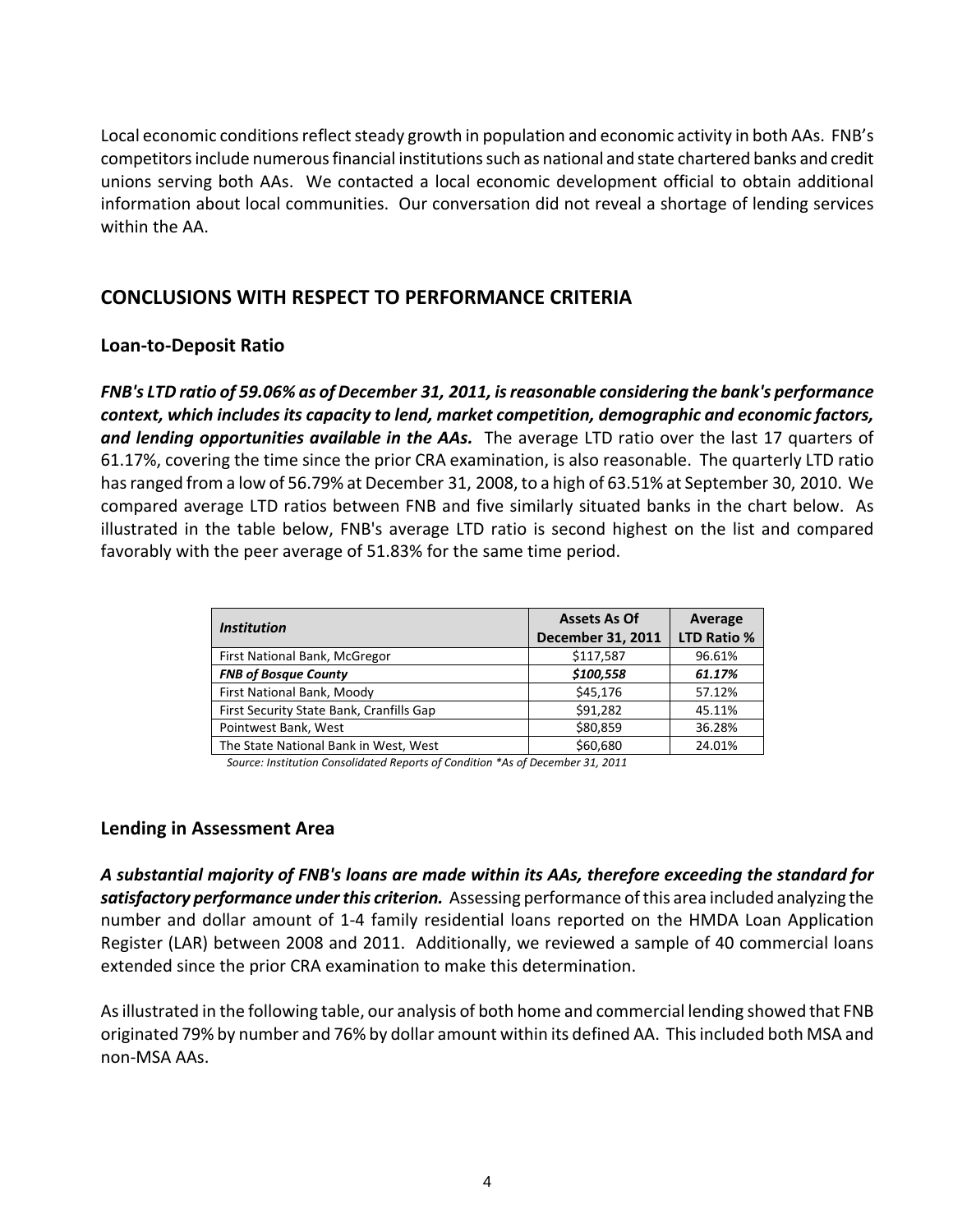| Table 1<br><b>Lending in Assessment Area</b>               |     |       |           |       |    |       |           |       |
|------------------------------------------------------------|-----|-------|-----------|-------|----|-------|-----------|-------|
| <b>Out of Assessment Area</b><br><b>In Assessment Area</b> |     |       |           |       |    |       |           |       |
| <b>LOAN TYPE</b>                                           | #   | %     | \$ (000s) | %     | #  | %     | \$ (000s) | %     |
| Home Purchase                                              | 79  | 75.24 | \$4,974   | 71.06 | 26 | 24.76 | \$2,026   | 28.94 |
| Home Improvement                                           | 44  | 81.48 | \$1,468   | 85.1  | 10 | 18.52 | \$257     | 14.9  |
| Home Refinance                                             | 38  | 82.61 | \$2,858   | 75.57 | 8  | 17.39 | \$924     | 24.43 |
| Commercial                                                 | 32  | 80    | \$2,488   | 82.79 | 8  | 20    | \$517     | 17.21 |
| <b>Total Reviewed</b>                                      | 193 | 78.78 | \$11,788  | 75.99 | 52 | 21.22 | \$3,724   | 24.01 |

 *Source: Data reported under HMDA; Commercial loan sample*

### **Lending to Borrowers of Different Incomes and to Businesses of Different Sizes**

 *Overall, the bank demonstratessatisfactory loan penetration among businesses of differentsizes and*   *borrowers of different income levels.* Our analysis found some areas indicate excellent penetration, while others demonstrate satisfactory penetration. The results of our assessment of borrower distribution weighed more heavily on FNB's CRA performance since its AAs do not include any low‐ or moderate‐income (LMI) geographies.

 We assessed FNB's performance under this criterion by utilizing HMDA/LAR information for residential mortgage loans originated or purchased between 2008 and 2011. We also included samples of loansto businesses, 2000 Census data, and Dun and Bradstreet data. The tables below summarize lending dispersion among the various levels of income or revenue for individuals or businesses, respectively, for each of the bank's AAs.

 Our analysis of residential mortgage loans made to borrowers within the Bosque County AA indicated reasonable loan penetration among all income categories including LMI. According to Census demographic information, approximately 14% of families are considered below poverty level. As illustrated below, HMDA data indicated that residential real estate lending to low-income borrowers was below AA demographics. However, residential real estate lending to moderate‐income borrowers compared favorably with AA demographics, particularly number of loans originated ‐ *approximately 20%*.

| Table 2<br>Borrower Distribution of Residential Real Estate Loans in Bosque County Assessment Area |                    |                |                  |                                  |                    |                       |                    |                       |       |  |
|----------------------------------------------------------------------------------------------------|--------------------|----------------|------------------|----------------------------------|--------------------|-----------------------|--------------------|-----------------------|-------|--|
| <b>Borrower Income Level</b><br>Low                                                                |                    |                |                  | <b>Middle</b><br><b>Moderate</b> |                    |                       | <b>Upper</b>       |                       |       |  |
| % of AA Families                                                                                   |                    | 15.75%         | 17.15            |                                  |                    |                       | 21.61              |                       | 45.49 |  |
|                                                                                                    | % of #<br>of Loans | % of<br>Amount | % of<br>of Loans | % of<br><b>Amount</b>            | % of #<br>of Loans | % of<br><b>Amount</b> | % of # of<br>Loans | % of<br><b>Amount</b> |       |  |
| Total                                                                                              | 4.13               | 1.43           | 19.83            | 12.59                            | 19.01              | 12.94                 | 52.07              | 62.63                 |       |  |

 *Source: Data reported under HMDA; U.S. Census Data*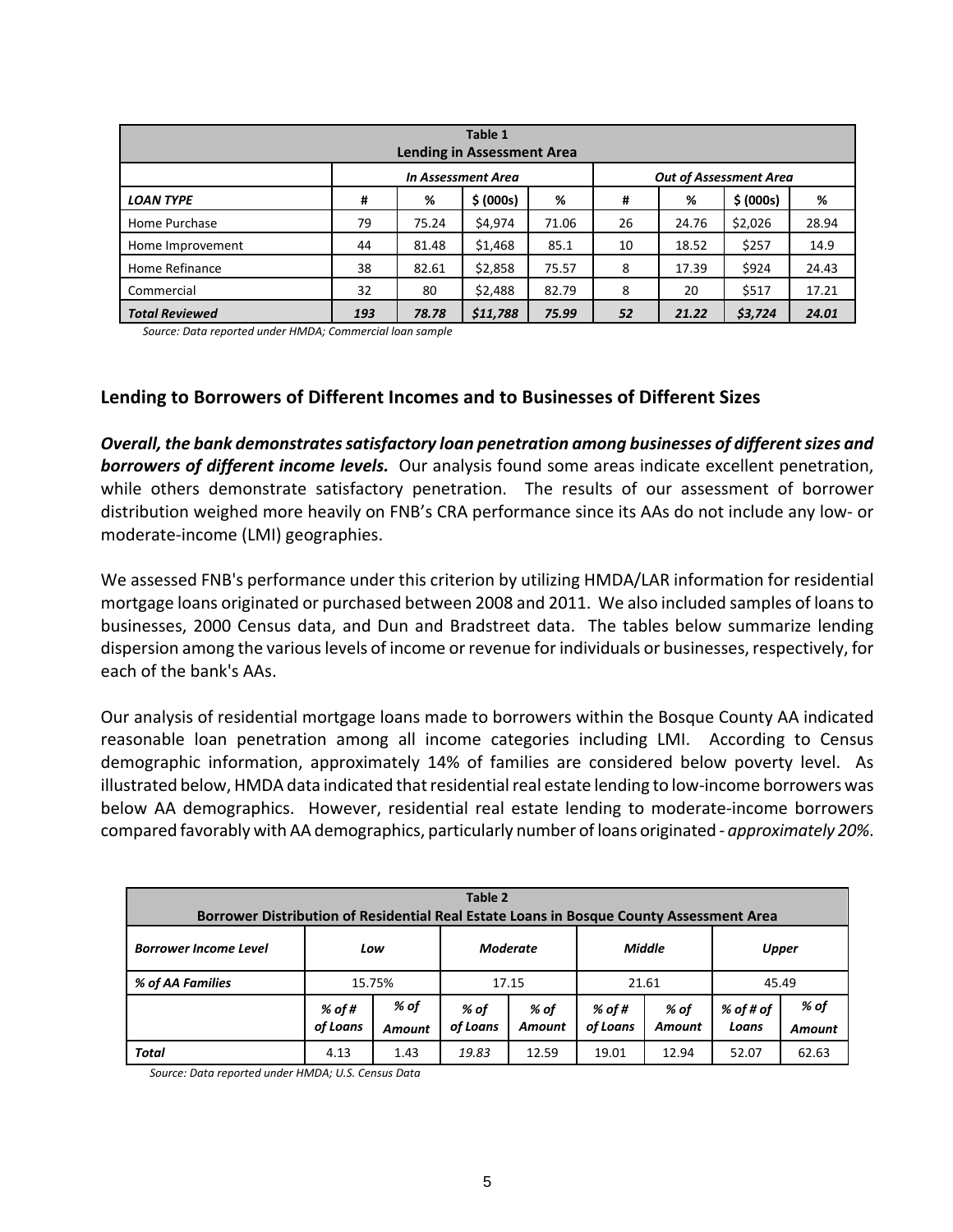We found similar performance in the AA located in the Waco MSA. According to Census demographic information, approximately 11% of families are considered to be below poverty level. Based on the HMDA and Census data for residential mortgage loans, lending to moderate‐income borrowers was above AA demographics. Meanwhile, lending to low‐income borrowers was below AA demographics.

| Table 2A<br>Borrower Distribution of Residential Real Estate Loans in Waco-MSA Assessment Area |                    |               |                    |                |                    |               |                    |                |  |
|------------------------------------------------------------------------------------------------|--------------------|---------------|--------------------|----------------|--------------------|---------------|--------------------|----------------|--|
| <b>Moderate</b><br><b>Middle</b><br><b>Borrower Income Level</b><br>Low                        |                    |               |                    |                | <b>Upper</b>       |               |                    |                |  |
| % of AA Families                                                                               | 14.03%             |               | 11.96%             |                | 20.56%             |               |                    | 53.45%         |  |
|                                                                                                | % of # of<br>Loans | % of<br>Amoun | % of # of<br>Loans | % of<br>Amount | % of # of<br>Loans | % of<br>Amoun | % of #<br>of Loans | % of<br>Amount |  |
| <b>Total</b>                                                                                   | 7.50               | 4.92          | 17.5               | 12.04          | 20.00              | 22.01         | 55.00              | 61.03          |  |

 *Source: Data reported under HMDA; U.S. Census Data*

 We considered FNB's capacity to lend, market competition, economic factors, and lending opportunities available in the AAs. This allowed us to determine reasonable loan penetration related to residential mortgage lending among all income categories including LMI.

The following two tables summarize the results of our commercial loan sample. Our sample consisted of 40 commercial loans; 20 for each AA. The analysis included a sample of loans originated during 2008 through 2011 to determine level of distribution among businesses of different sizes. FNB originated a satisfactory number of commercial loans to small businesses. This demonstrated reasonable penetration under this performance criterion for both AAs. Small businesses are defined as having annual gross revenues of \$1 million or less.

| <b>Table 2B</b><br>Borrower Distribution of Loans to Businesses in Bosque Co AA |              |              |                                |       |  |  |  |  |
|---------------------------------------------------------------------------------|--------------|--------------|--------------------------------|-------|--|--|--|--|
| Business Revenues (or Sales)                                                    | <\$1,000,000 | >\$1,000,000 | Unavailable/<br><b>Unknown</b> | Total |  |  |  |  |
| % of AA Businesses                                                              | 70.23%       | 1.78%        | 27.99%                         | 100%  |  |  |  |  |
| % of Bank Loans in AA by #                                                      | 80.00%       | 20.00%       | $0.00\%$                       | 100%  |  |  |  |  |
| % of Bank Loans in AA by \$                                                     | 1,443,558    | 135.686      | 0.00%                          | 100%  |  |  |  |  |

 *Source: Commercial loan sample; Dun and Bradstreet data*

| Table 2C<br><b>Borrower Distribution of Loans to Businesses in Waco- MSA</b> |                    |                 |                         |       |  |  |  |  |
|------------------------------------------------------------------------------|--------------------|-----------------|-------------------------|-------|--|--|--|--|
| <b>Business Revenues (or Sales)</b>                                          | $\leq$ \$1,000,000 | $>$ \$1,000,000 | Unavailable/<br>Unknown | Total |  |  |  |  |
| % of AA Businesses                                                           | 73.08%             | 1.62%           | 25.30%                  | 100%  |  |  |  |  |
| % of Bank Loans in AA by #                                                   | 60.00%             | 40.00%          | 0.00%                   | 100%  |  |  |  |  |
| % of Bank Loans in AA by \$                                                  | 734.380            | 692,056         | 0.00%                   | 100%  |  |  |  |  |

 *Source: Commercial loan sample; Dun and Bradstreet data*